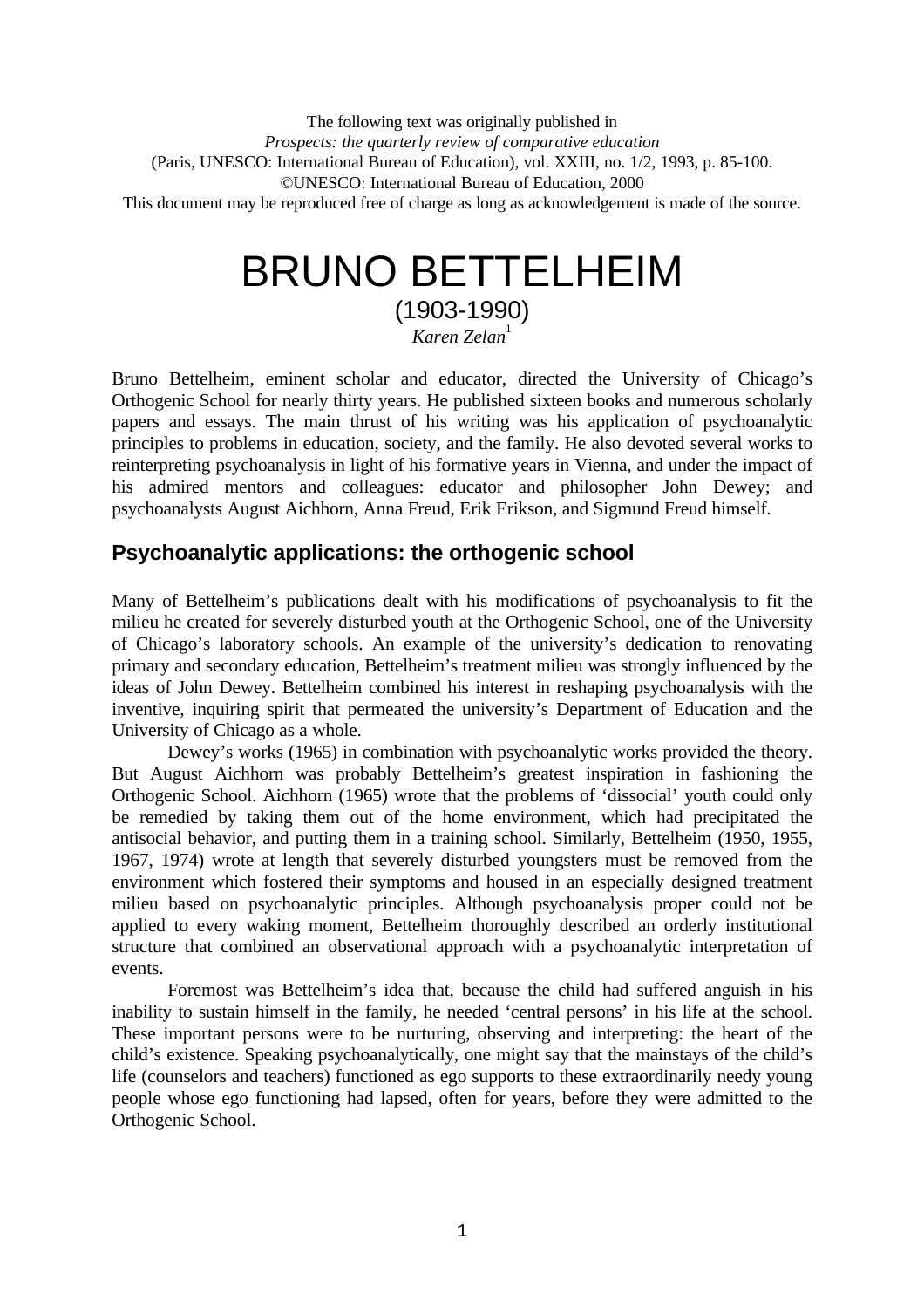Bettelheim functioned as a sort of superego. He expected every child to work hard to solve its problems. He oversaw the institution as a whole, for example, by making rounds every evening as the children were put to bed and by conducting daily staff meetings where he not only searched a child's behavior for meaning but also brilliantly instructed the child's 'central persons'. Staff discussions, then, became the forum for influencing the pivot around which the child's experience revolved.

If dream interpretation is the royal road to the unconscious, psychoanalysis, in Bettelheim's view, is the royal road to educational reform. Sigmund Freud (1965) couldn't have agreed more. In his foreword to Aichhorn's (1965) work, Freud wrote: `Of all the fields in which psychoanalysis has been applied none has aroused so much interest, inspired so much hope, and accordingly attracted so many capable workers as the theory and practice of child training. [...] The child has become the main object of psychoanalytic research and in this respect has replaced the neurotic with whom the work began. [...] It is no wonder that expectation was aroused that psychoanalytic work would prove valuable in education, the purpose of which is to guide the child on his way to maturity, to encourage him, and to protect him from taking the wrong path.'<sup>2</sup>

Freud went on to say that educators do not necessarily have Aichhorn's intuitive gift. Thus, they should be psychoanalytically trained because 'otherwise the child, the object of [the psychoanalyst's] effort, remains an inaccessible enigma to him.' Freud echoed one of Johann Pestalozzi's critics (Gross, 1963) who wrote that if intuitive gifts, or 'love' for the child, are the essence of education, everything depends on the intuitive wisdom of individual teachers. Therefore, method became important in the training of those not so intuitively gifted. Bettelheim put Freud's advice into practice at the Orthogenic School by helping to educate the child through educating his care-takers (Bettelheim, 1974).

## **Educating children at the orthogenic school**

Among the best known of Bettelheim's works describing his novel approaches to the treatment of severely disturbed youngsters is his first book, *Love Is Not Enough* (1950). In the chapter entitled 'The Challenge of Learning,' Bettelheim discussed at length the 'hows' of educating the children at the Orthogenic School. He borrowed and reworked ideas not just from John Dewey but also from Maria Montessori. He recognized that sensory experience as a precursor to intellectual learning was particularly important in the education of autistic young people (Bettelheim, 1962). At this time he also began to use Jean Piaget's work to mark the child's developmental progress and to theorize how Piaget's ideas on the child's developing mind could be transformed into classroom practice at the Orthogenic School (Bettelheim, 1967).

True to Dewey's thesis that 'education' and 'experience' coming in the child's growing up years (the state of modern American education notwithstanding), Bettelheim described how the children at the school, who had a past history of aversive reactions to learning, often welcomed learning when it was based on personal experiences (Bettelheim, 1950). He wrote that the study of nature provided an arena within which the children could begin the learning enterprise because it does not suggest to a troubled child that he must learn about family secrets. Nor does he face the Pandora's box of learning to read, which implies to the child that he must learn about everything—especially the facts that troubled children do not want to understand. Bettelheim explained: 'The psychological reason seems to be that every child grew familiar with certain aspects of nature long before he ever knew about complicated family relations or family secrets. He became afraid of understanding what they were like; long, too, before he knew of reading as a means of acquiring knowledge. Moreover,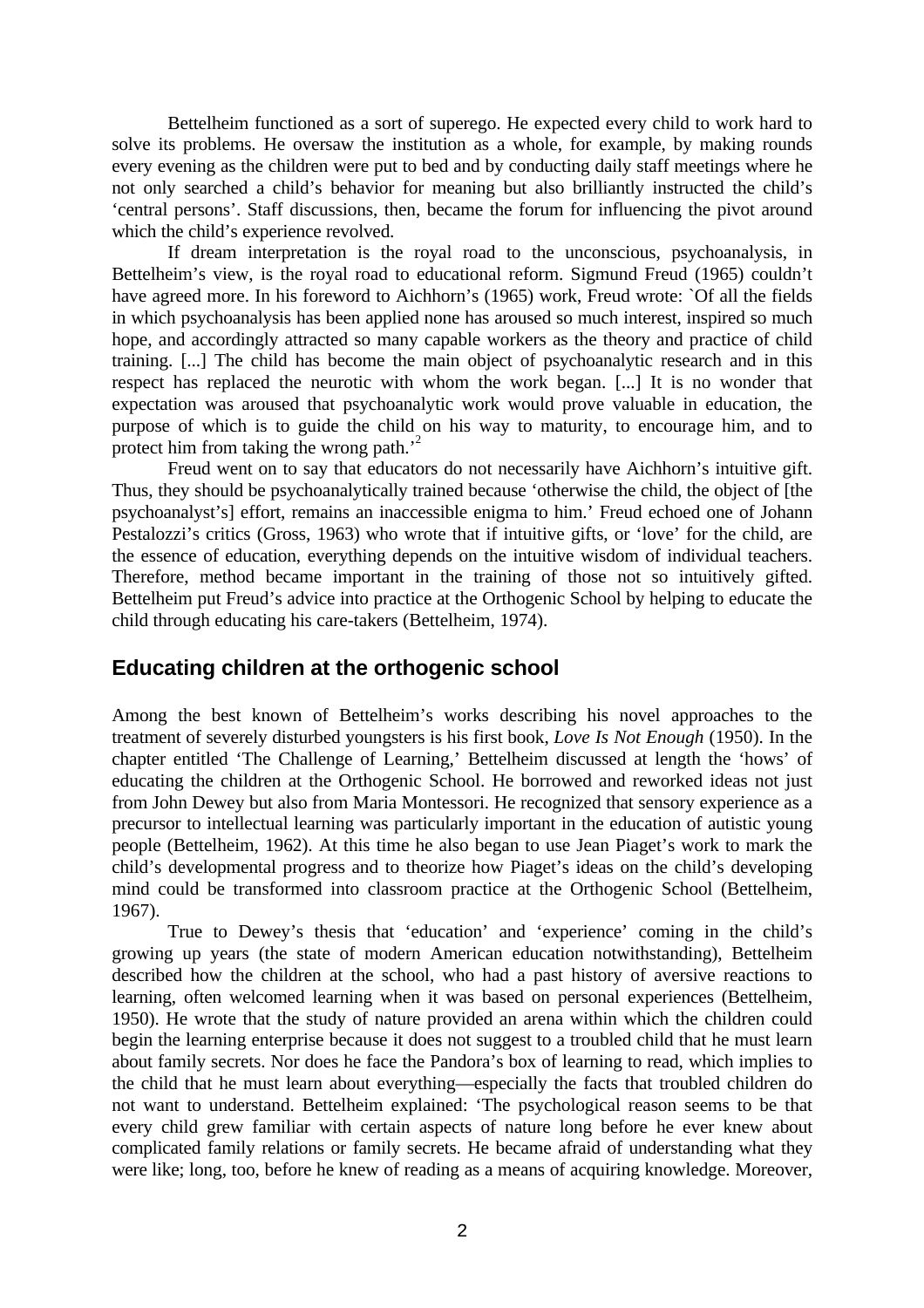nature does not demand comprehension of what seems to the beginning reader to be the magic connotations of symbols, such as words. The child thinks that if he studies nature, he will understand only nature. Whereas if he learns to read, he fears he will learn to understand everything, including that which he thinks he is not supposed to understand.<sup>3</sup>

Observing the Orthogenic School's children in the learning environment taught Bettelheim that atypical children, because of their exaggerated behaviors, teach us how normal children learn. His premise was that if educators can reach troubled youth by adjustments in the curriculum and in teaching methods, educators can refine their procedures regarding normal children (Bettelheim, 1950; Bettelheim & Zelan, 1981). While the normal child usually complies, the atypical child protests. It is from these outright protests, Bettelheim believed, that we can learn better ways of reaching all schoolchildren.

Like Pestalozzi (1963) and Montessori (1967), Bettelheim (1950) realized that the curriculum and special teaching methods were of little use 'unless the child himself is convinced he ought to learn for his own good.<sup>4</sup> As Maria Montessori wrote, it is not that a child believes what he sees, but he sees what he believes (Röhrs, 1982). This meant to Bettelheim and to many others, notably Jean Piaget (1972), that a child is not open to learning ('seeing') without a firm conviction that what he will learn will mesh with his previously formed predilections ('believing'). But, being psychoanalytically oriented, Bettelheim was not content to leave it at that. He counseled educators to understand that troubled young people have a reason for not learning, and that their learning protests are ineffective 'even when viewed from what [the child] feels are his own interests.<sup>5</sup> While he did advise us to apply what we discovered about atypical learners to normal learners, he also differentiated the teaching of atypical and typical learners. Education should be based on the atypical child's experience, but progressively so, necessitated by the symptomatic learner's initial inability to structure his own experience.

Bettelheim (1950) illustrated the importance of a child's educational experience in the dramatic account of 'George,' an extremely angry boy who spontaneously developed and used a symbolic system (letters, numbers) to express his rage. But George, in the Orthogenic School classroom, was prone to regressive episodes. Regressive modes of functioning were discouraged in class. While the child might need to regress in other situations (in therapy, in dormitory life), Bettelheim hoped that the classroom would bring out and develop the child's most mature strivings. Nonetheless, many children resisted school learning because it implied that they had to 'grow up,' about which they were very ambivalent.

George was one of those children. He needed his science teacher's help to structure his learning. Prompted by his teacher, he devised an ingenious way of combining his regressive tendencies with reaching for maturity. George originally wanted to shun growing up by sucking milk bottles during class, which represented a return to infancy. At the suggestion of his teacher, he constructed an elaborate siphoning system connecting bottles with rubber tubing so that by blowing or sucking at one end he was able to force liquids through the various bottles and tubes. Rigging up this elaborate device was enough to sustain him in class without reverting to sucking real milk from real bottles. Through sublimation of his needs, which were directly connected to the learning experience, he could wait to suck milk until lunch time, when he punched a hole in his milk carton, stuck a straw in the hole, and began to drink the milk through the straw as any normal youngster would.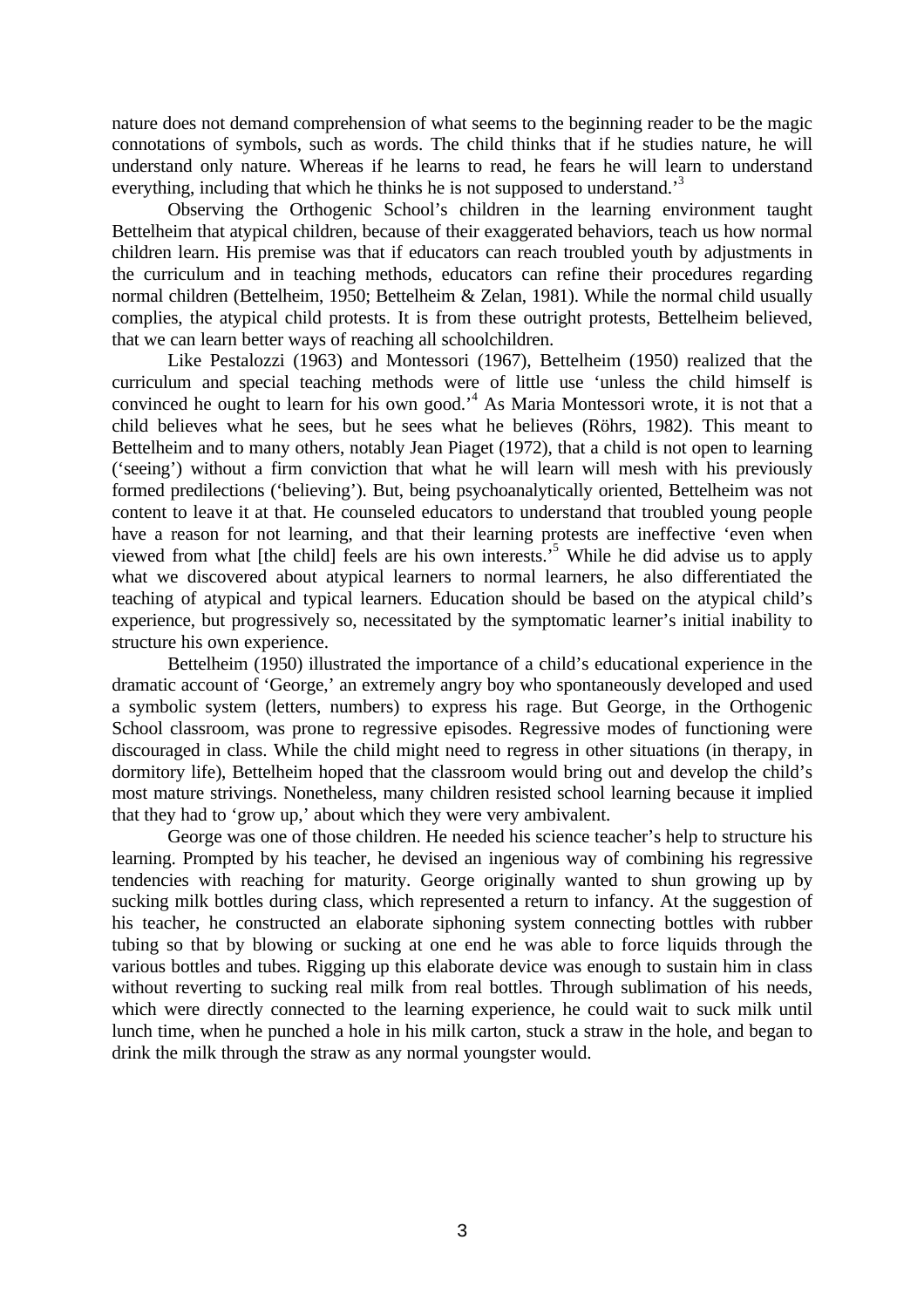Bettelheim (1950) felt so strongly that the education of severely troubled youth was critical in their recovery that he concluded his chapter, 'The Challenge of Learning,' by writing that the treatment of a disturbed child in a milieu setting cannot be complete unless the child not only succeeds in the classroom, but also wants to learn on his own and *enjoys* learning.

#### **Psychoanalytic applications: family life**

Bettelheim's first attempt to reach the parents of normal children and to deal with typical, family child rearing problems resulted in his 1962 book, *Dialogues with Mothers*. He used psychoanalytic theory, especially the refinements of the theory he had implemented at the Orthogenic School for two decades, to illuminate common childhood enigmas. Similar to Benjamin Spock, whose famous child rearing book, *Baby and Child Care* (1946), preceded Bettelheim's *Dialogues* by sixteen years, Bettelheim concentrated on parent/child interactions. He contrasted the old child rearing with the new child rearing which was, in part, the result of Spock's work. Bettelheim (1962) wrote that the difference between the new and the old lay in the fact that today's parent has not recognized the contradiction in his affording the child individual freedom at the same time that the parent wants the child to reach the goals the parents have set for him. By way of contrast, the child rearing theory prior to the 1950s and 1960s dictated that a child must adhere to a strict discipline. 'Nowadays we want our children to make their own decisions, but we expect those decisions to please us. Life was much easier for my parents: they knew what a child was supposed to do, and he had jolly well better do  $\mathbf{H}$ <sup> $,5$ </sup>

The essence of the treatment milieu he created for troubled youth thus became the message to normal parents of normal children. Most important is the recognition of the child's strengths. He felt that parents focused much too heavily on children's *problems* without giving them credit for their *intelligence* in creating those problems. A two-year old might, for example, react to the birth of a sibling by trying to change her identity or the identity of the entire family. Whatever the reasons behind such wishes, Bettelheim centered his group of mothers on the contradiction in the parent's thinking which suggested that a child could develop a complex structure to alleviate her anxieties but did not have the wherewithal to understand it. Similarly, in his writings about the Orthogenic School, Bettelheim (1950, 1967, 1974) repeatedly stated that the child's intelligence helped to create his symptoms; therefore, we should use the child's intelligence to help resolve them.

Bettelheim continued with the family theme in his 1987 book, *A Good Enough Parent*. He described typical impediments to productive parent/child relationships, autobiographically borrowing from his own upbringing, and deftly advancing selected psychoanalytic principles he hoped would harmonize parent/child interactions. Among other themes, he chose to write about the important theme for modern American parents, namely, the difference between discipline and punishment. (An excerpt of this section of his book was published in 1987 in *The Atlantic*, entitled 'Discipline Versus Punishment'.) His view of discipline was based, in part, on the dictionary definition that reveals the word's origin in disciple, meaning student. Bettelheim wrote that proper discipline educates the child and sets his energies free to develop productively on his own. This, then, has the happy effect of bettering parent/child relationships. Punishment, on the other hand, 'doesn't work,' according to Bettelheim. 'There is a world of difference between acquiring discipline by identification with those one admires [the parents] and having regimentation imposed on one—or sometimes painfully inflicted [...] As for punishment, it may restrain the child, but it doesn't teach him self-discipline [...]'.<sup>7</sup>

He observed that children cannot be fooled, and that they pay attention to our behavior as much as, or more than our words. He wrote that the punitive parent who is carried away by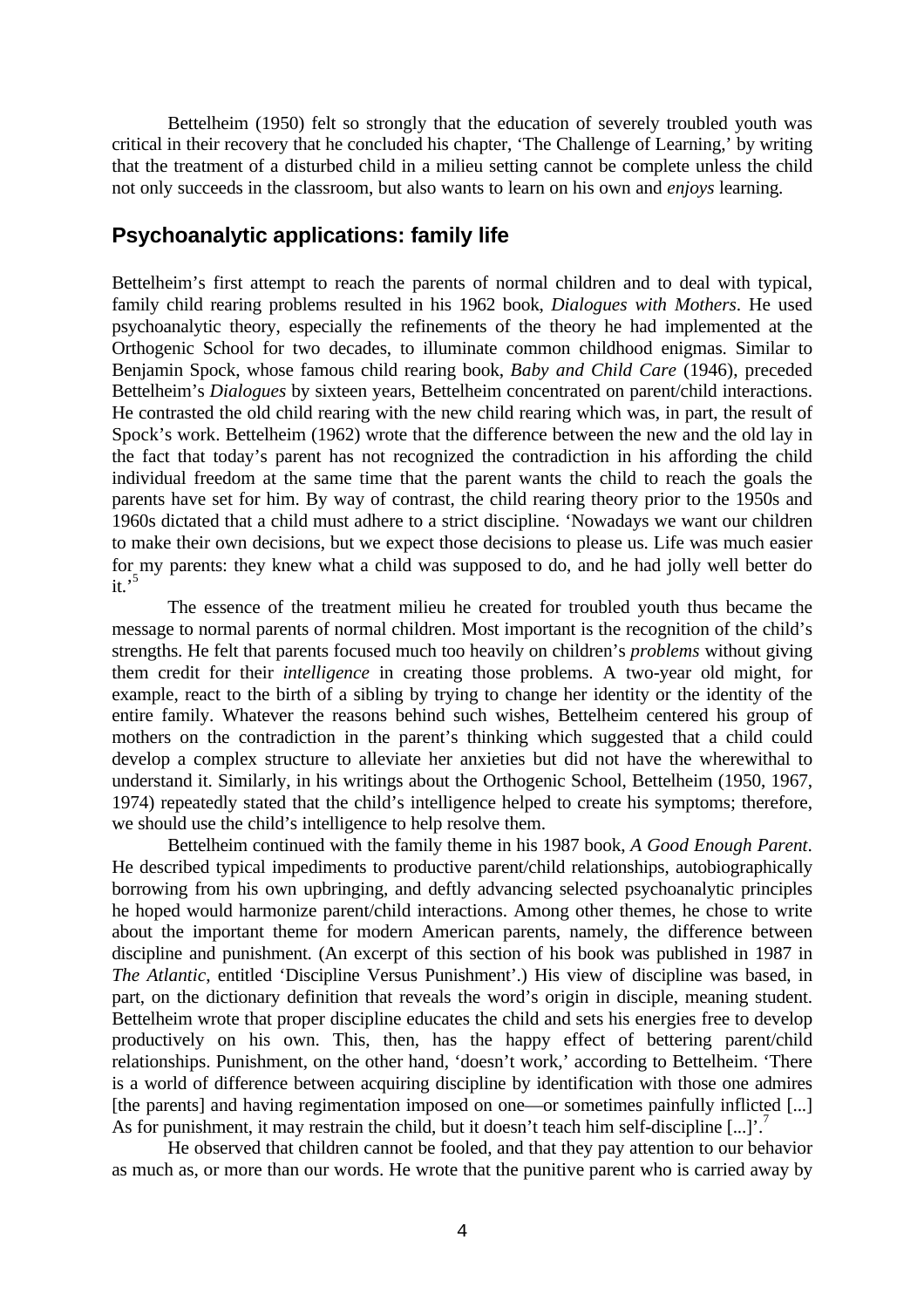emotions rather than choosing to educate the child, fools only himself/herself and not the child.

The meaning of play is a second important theme discussed by Bettelheim (1967) in his parenting book. Like Piaget (1962, 1969), Bettelheim viewed the playing child as attempting to bridge his inner reality and the world around him. In early childhood, play is the primary modality within which children develop themselves and communicate with others. Quoting Montaigne, Bettelheim wrote, 'Children's play should be regarded as their most serious actions.<sup>8</sup> Play is an outlet for emotional expression, but it also serves to resolve conflicts and enables the child to cope better with the world. While Piaget documented the intellectual aspects of playing, Bettelheim's psychoanalytic perspective focussed on the emotional and social benefits of play, especially those that accrue to a healthy parent/child relationship. He viewed the child's play as nothing less than the route to identity. Drawing on Freud's insights, Bettelheim wrote that play is the means by which 'the child accomplishes his first great cultural and psychological achievements [...] This is true even for an infant whose play consists of nothing more than smiling at his mother as she smiles at him.'<sup>9</sup>

Bettelheim, who had been immersed in the history of ideas at least since adolescence, welcomed the idea that a child's spontaneous, playful activity was analogous to the great cultural achievements of our time. He enjoyed, rightly so, elevating the minutiae of the child's behavior to the heights it deserved.

In *The Uses of Enchantment* (1976), his prize-winning treatise on the uses of fairy tales in the child's upbringing, Bettelheim poignantly described how the child's imagination is served by romantic stories, especially those told to the child and, in the telling, elaborated by the child's freely created variations. Again, Bettelheim emphasized the collaboration of parent and child in sharing fairy tales to enhance the child's developing sensibilities. The child needs not only those coping skills that are fostered by didactic parents, but also, Bettelheim wrote, a moral education communicated not through abstract (ethical) concepts but through fairy tales that deal with what is tangibly right and therefore meaningful. He likened the child's understanding of fairy tales to the psychological insights gained long ago by poets. The German poet Schiller wrote: 'Deeper meaning resides in the fairy tales told to me in my childhood than in the truth that is taught by life.<sup>510</sup>

As in so many of his works, the foundation for Bettelheim's thesis that fairy tales foster the child's developing mind and provide a forum for emotional expression rested primarily on the application of psychoanalysis to childhood education. True to the subject, Bettelheim whimsically discussed some of the most difficult psychoanalytic concepts in clear, amusing and fanciful language, rendering his thesis accessible to contemporary parents. Conspicuously oedipal themes in fairy tales are brought forth for the reader to consider. The power of Bettelheim's writing resides in his ability to illuminate concepts that are obvious to psychoanalysts but remain obscure to parents without explication. A little girl's conflict with her mother is narrated in 'Cinderella' by the device of having the child's mother portrayed as the wicked stepmother. Such a theme resonates with a girl's feeling of helplessness which is then overcome by the 'good mother,' a fairy godmother, who rescues Cinderella and supports her in her aspirations to meet the prince. Bettelheim also highlighted the importance of sibling rivalry in the family and in the Cinderella story, which depicts beautiful but shy Cinderella helpless at the hands of her stepsisters. This, too, is resolved by the rescuing fairy godmother, a resolution that every little girl deeply appreciates. Bettelheim hoped that as parent and child together understood the deeper meaning of these stories, the parent and the child would bond in mutual enjoyment.

## **Psychoanalytic applications: social problems**

Bruno Bettelheim wrote a number of papers and books applying psychoanalysis to social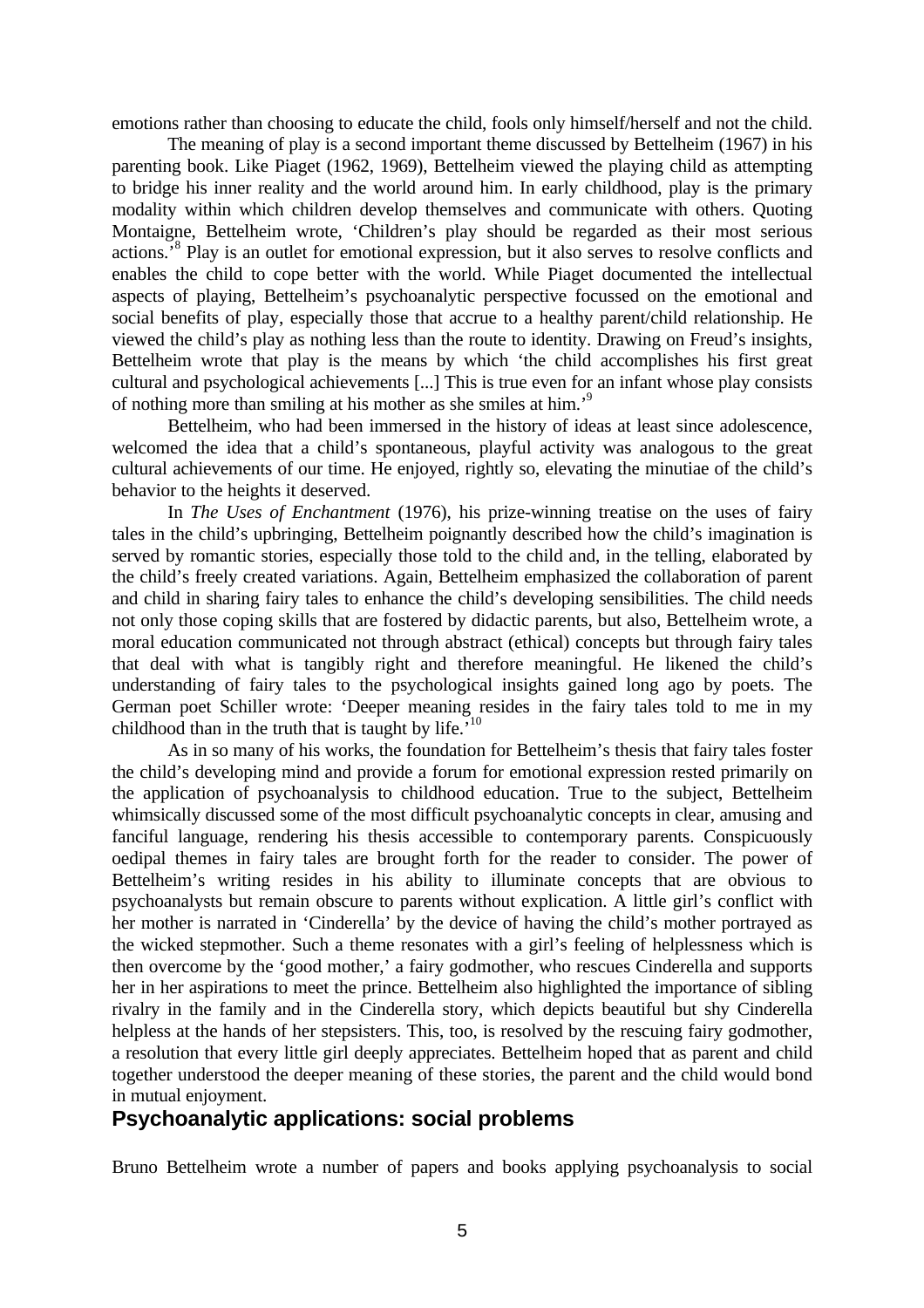problems. In *The Informed Heart* (1960), he used his personal experiences in the Nazi concentration camps to pose questions about man's autonomy in mass societies. Speaking of civilization's progress in providing us with more freedom than in earlier times, Bettelheim (1960) wrote in his 'Preface':

With so much at hand that generations have striven for, how bewildering that the meaning of life should evade us. Freedoms we have, broader than ever before. But more than ever before most of us yearn for a selfrealization that eludes us, while we abide restless in the midst of plenty. As we achieve freedom, we are frightened by social forces that seem to suffocate us, and that seem to move in on us from all parts of an evercontracting world.<sup>11</sup>

To combat the unpredictable outcomes of our fast changing world, Bettelheim wrote that we can no longer afford to bifurcate the reasons of the heart from the reasons of the mind. 'The daring heart must invade reason with its own living warmth, even if the symmetry of reason must give way to admit love and the pulsation of life.<sup>12</sup> Bettelheim never lost sight of the importance of feeling. Exquisitely educated in the history of reason, his life's work consisted of advising us to inform pure reason with the emotions, which is the very substance of a humanistic psychology.

Psychoanalysis was the inspiration for Bettelheim's survival strategies to escape death in the camps and his anchor in writing *The Informed Heart*. He shared with his readers how he secretly observed the Nazis at work, memorizing countless incidents and speculating on the motivation of the prison guards. In taking mental notes about the process of personality breakdown in prisoners, Bettelheim saved his own mind. This is because his mind's function silently counteracted the regime's attempts to break it down and to render his personality conformist. Years later, he turned Naziism on its head by creating the Orthogenic School. In the camps, people's personalities were shaped in such a way as to make them robots. At the Orthogenic School, life was structured in every detail to promote the child's reach for autonomy (Bettelheim, 1974). From his own traumatic experiences in the camps, Bettelheim understood the power of social structure in influencing personality development and would not rest until he undid those events in Orthogenic School life, which represented, for him, a personal metamorphosis from depersonalization to renewed self-actualization. Just as important, his Orthogenic School venture benefited the children by taking them out of psychological limbo and resuscitating their inner selves so they could return to society.

Bettelheim had been thinking about prejudice for a number of years before he published *The Informed Heart*. In a book co-authored with the sociologist, Morris Janowitz, Bettelheim (1964) theorized about the virulence of prejudice in modern society. His contribution to the work consisted of reminding the reader that an individual's childhood experiences would affect his attempts to deal with life's vicissitudes, such as the call to military service. Bettelheim's thesis was that the more secure the ego, the less the need to maliciously classify another ethnic group as evil in order to shore up the sense of self. To quote from Bettelheim and Janowitz: '[...] it should be stressed that the comparison of objective army experiences and their subjective evaluation has shown that objective reality seemed comparatively less important in shaping interethnic attitudes than the personal frame of reference within which objective reality is experienced. [Some] were relatively free of fear and found it possible to be optimistic even in adverse circumstances (combat, threat of depression). Such optimism and the self-confidence and self-respect which go with it, as well as *the parallel ability to control hostility*, all originate in fortunate childhood experiences.' [italics added]<sup>13</sup>

Bettelheim's view was that the individual's inner control of hostility was the key to interethnic harmony, while projecting hostility onto other social groups created the prejudicial attitude upon which the concentration camps were formed.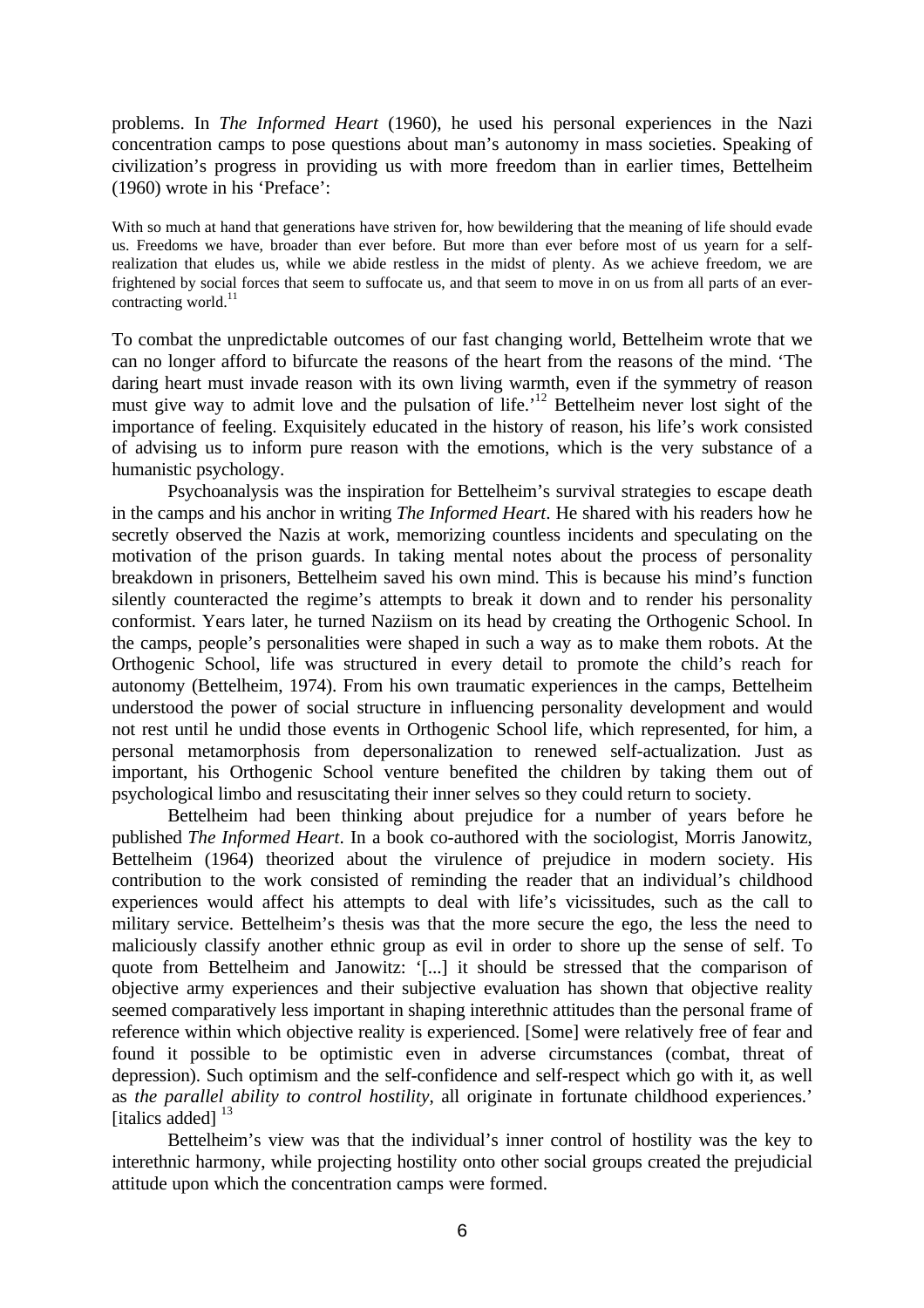Having turned to psychoanalytic theory to explain the socio-cultural problems arising from Hitler's European takeover, he later focused his attention on the social problems in modern American schools. In a 1966 paper, anticipating what he was to write in 1982 (Bettelheim & Zelan, *On Learning To Read*), Bettelheim wrote about violence as a neglected mode of behaviour. He bade educators to pay attention to violence and aggression, which, Bettelheim argued, was conspicuously observable in today's youth. He recommended that primers address the child's violent impulses and that stories depict ways to deal with it. In *On Learning to Read*, he made plain how school personnel and school boards foster a reading curriculum that does not match the schoolchildren's predilections or their natural development. Bettelheim described how 'empty texts' evolve at the hands of school boards who pressure publishers of texts to publish only those stories that will not offend parents. For example, a story about a dying pet is unacceptable because it might enrage animal enthusiasts. This creates a colossal social problem when schoolchildren who are unengaged are referred for special services because of alleged disabilities. The real problem, Bettelheim (1982) wrote, is the schoolchild's boredom with the curriculum. Despite the inane materials children are supposed to read, many of them spontaneously put meaning back into the reading texts, efforts that go unrecognized by school personnel. Bettelheim and Zelan found that bored children, through 'misreadings', create story fragments that appeal to them and enable them to read for meaning, although they may miss a few words for psychological reasons.

By way of contrast, Bettelheim (1982) presented to the American public some of the stories given to European schoolchildren. These stories are carefully geared to the child's life experiences, mirroring actual annual events so that a child entering school in autumn might read about the beginning of school, a child anticipating upcoming holidays might be given a story about festivities, or a child might be given poems which deal with the universal growingup issues from the child's viewpoint. About a child's need to be satisfied by her busy mother, Bettelheim quoted from a story in an Austrian primer called, 'Mami, Please!'

'Mami, please, a piece of bread!' 'Yes.' 'Mami, please, read me a story.' 'Later.' 'Why later?' 'Listen! Don't you hear anything?' 'Mami, please wash us!' 'Mami, please polish us!' 'Mami, please mend us!...' 'That's how it goes all day.' 'Jug, come, we'll help Mother. The two of us will go and fetch milk.' <sup>14</sup>

Explaining the text to American readers, Bettelheim noted that a child cannot be expected to go hungry but occasionally must wait to be read to. Then the child experiences an innerdirected impulse to read to herself, since she realizes that she cannot always count on her mother's instant availability. The story also implies that a child has the resources to provide herself with comforting and potentially educational experiences.

Bettelheim wrote next that this primer story calls upon the child to observe her mother's behaviour, which releases the child from feelings of rejection as she observes the true reasons for her mother's actions. The little story's denouement is that a caring mother, who describes to her child what goes on all day, will suggest to her how together they might help each other with the day's work. All of this in an Austrian primer that not only creates enjoyment in the child as she reads but also strengthens her understanding of the mother/daughter relationship!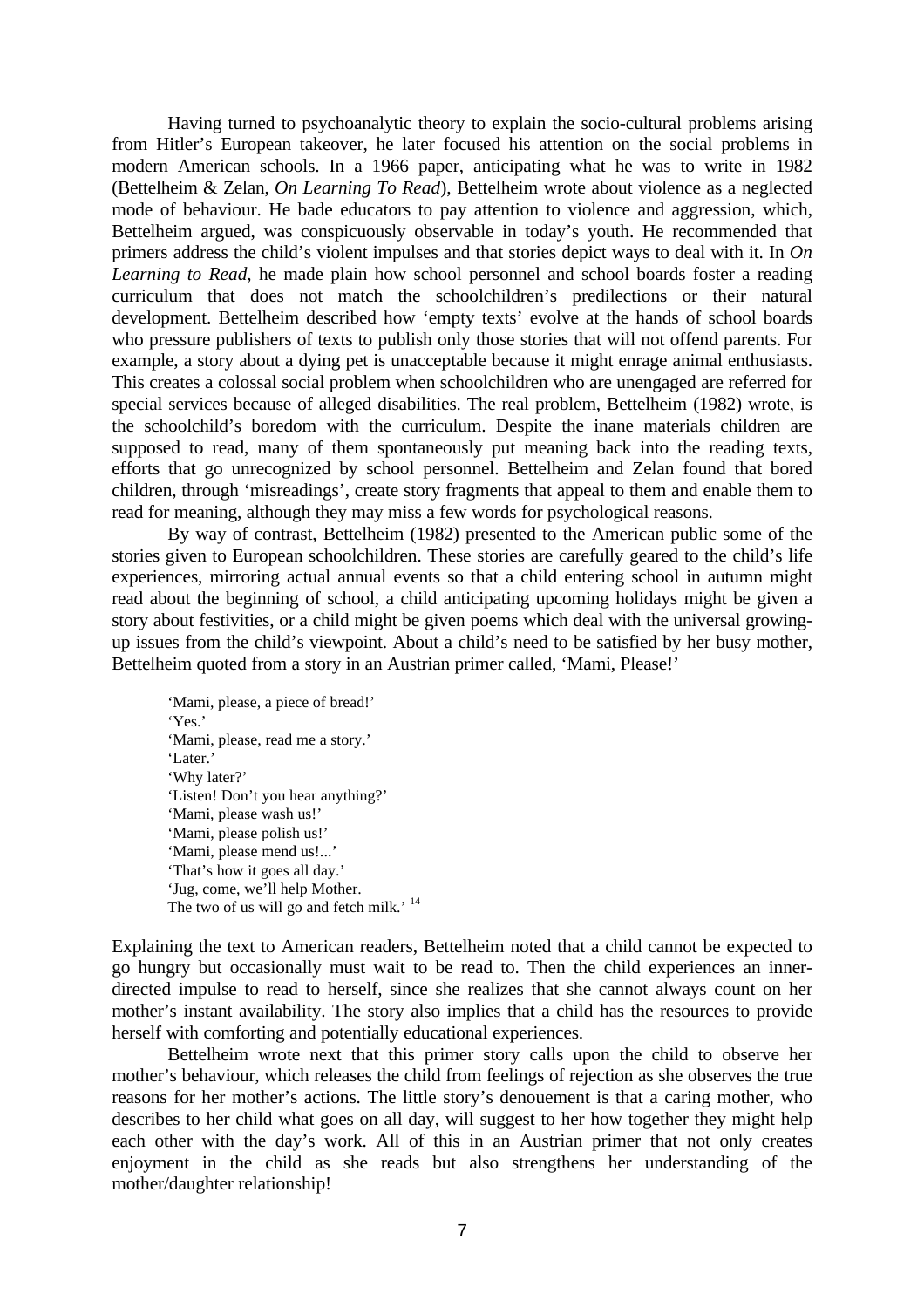## **Psychoanalysis reinterpreted**

Bettelheim's contribution to a re-examination of psychoanalytic concepts arose from his ingenious and original reworkings of psychoanalytic orthodoxy to fit the symptoms of the heretofore 'untreatable' youth comprising the Orthogenic School population. The works directly related to the school's functioning, mentioned earlier, led to a proliferation and expansion of ideas which culminated in *Symbolic Wounds* (1954) and *The Empty Fortress* (1967). Based on observations of the young people at the Orthogenic School, Bettelheim (1954) took classical psychoanalysis to task for failing to recognize that males are just as envious of females as females are of males. He was referring to the concept 'penis envy', applied to female development, which he felt did not include the envious feelings of males toward females. Studying the spontaneous puberty rites originated by the adolescents at the school, he noted that: 'We are hardly in need of proof that men stand in awe of the procreative power of women, that they wish to participate in it, and both emotions are readily found in Western society. As a matter of fact, some poets find these emotions the source of some of the highest achievements of the Western mind [...].<sup>15</sup> He continued: 'My own purpose was to show that some preliterate societies, far from being inferior to us in this respect, made the spontaneous move from the negative experience of fear to the positive experience of mastering it—by trying to make women's power their own.<sup>16</sup>

The link between his reflecting on the children at the Orthogenic School and on individuals in preliterate societies was his conviction that neither schizophrenic youngsters nor preliterate individuals were primitive; on the contrary, both groups, unlike 'normal' Western adults where emotions may be carefully hidden, found ingenious ways to express their emotions and try to make peace with them.

Bettelheim (1954) described a spontaneous 'initiation rite' that began innocuously enough in a group of adolescents who were planning their adult lives. The 'rites' developed when two Orthogenic School girls began to menstruate, which aroused the interest of two or three of their male peers. While they were eager to plan their adult lives, they were extremely ambivalent about the growing-up process implied by the onset of the girls' menses. The youngsters imagined that becoming actors or entertainers would admit them to the fascinating world of Hollywood and to the world in general. Thereupon, they formed a secret society that would protect them from adult criticism. Their ritual was for the boys to cut themselves on the index finger every month and mix their blood with that of the menses. At this point, Bettelheim wrote, it was necessary for adults to intervene to protect the children from injury.

Bettelheim believed that these inventive, talented young people could more openly address their adolescent curiosities than normal youngsters primarily because they were in residential placement with all the safety and security it provides. But they also were not as bound as 'normal' youngsters to keep their feelings secret. Quoting Fenichel (1945), who wrote that 'in schizophrenia, the unconscious is conscious,<sup>17</sup> Bettelheim noted that this is particularly true of schizophrenic young people.

In titling his book *Symbolic Wounds*, Bettelheim placed the emphasis on the word 'symbolic,' explaining that the actual events, though important, were not as important as the symbolic meaning the youngsters attributed to them. He again took the humanistic stance that there is no sharp distinction between the emotions of schizophrenic youngsters and those of normal youngsters, just as there is no clear-cut distinction between the emotions of preliterate peoples and modern Western adults. The differences reside in the manner in which the emotions are expressed; disturbed youngsters are more conspicuously active in expressing their fears than normal youngsters. The same can be said for the differences between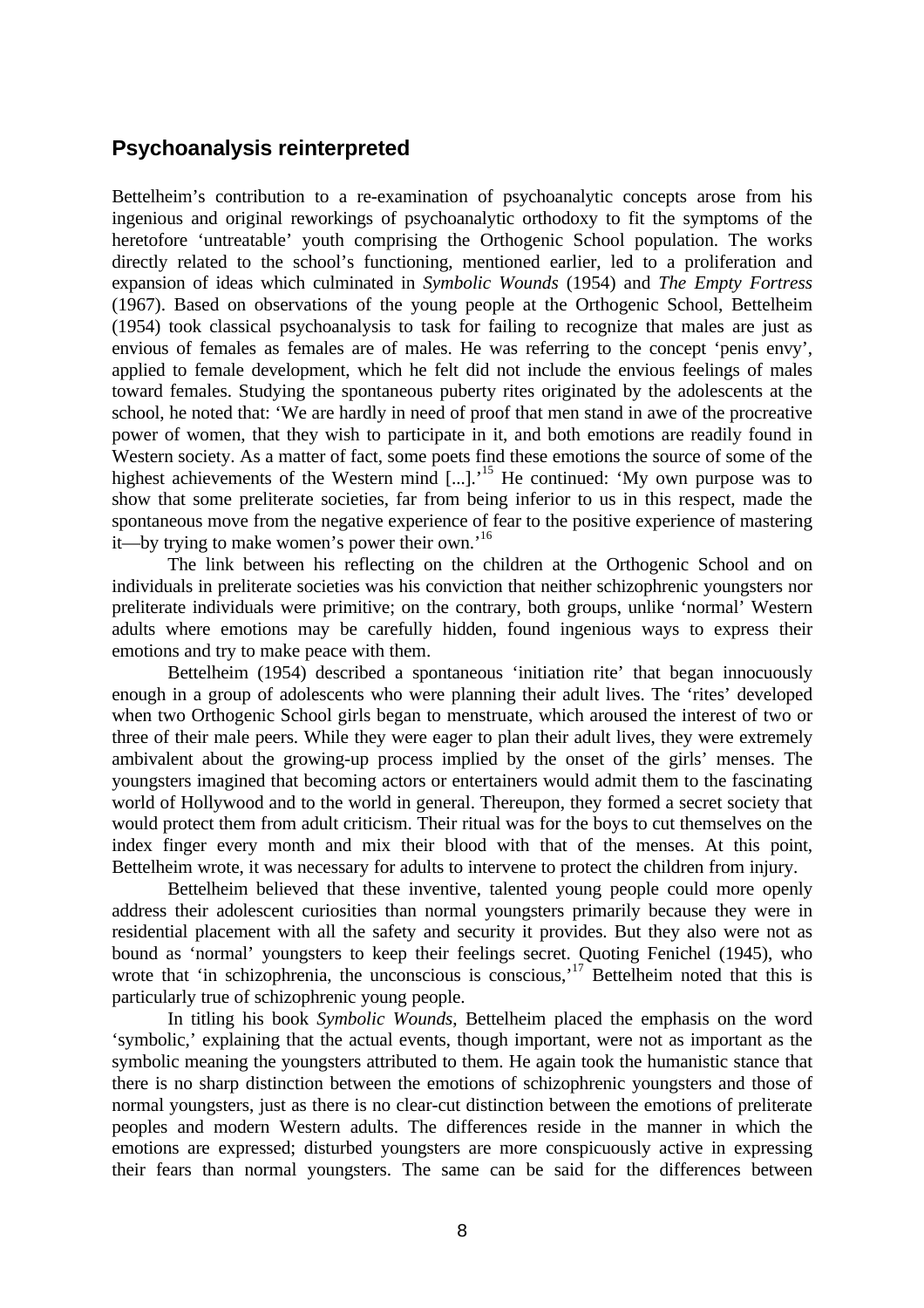preliterate society and modern society; in the former, emotions are brought forth expressively and ritualistically while in the latter, emotions are suppressed or repressed.

Again, based on his observations of symptomatic (autistic) children at the Orthogenic School, Bettelheim (1967) set about to sketch a new, largely developmental, theory of the etiology of autism and the kind of treatment modality he felt works best. (It should be noted that Bettelheim's definition of 'autism' was consistent with Kanner's (1943) definition, which does not include the disabled or the mentally retarded.) Bettelheim reminded us that the first days of the infant's life are especially critical for self-development. Taking nursing as an example, he argued that just as much depends on how the infant is held as his actual milk intake. Summarizing, he made a point that he repeatedly made elsewhere. The infant's beneficial nursing and being nursed turns on the degree to which his satisfaction 'affords him to actively shape the total experience in terms of his own needs.<sup>18</sup>

Earlier, Erikson (1950) had located the beginnings of autism in the mother/child relationship, but attributed it to the mother's reaction to the child's symptoms. While Bettelheim identified the starting point of autism in the first few days of life, Erikson concentrated on the mother's reactions to the fact that: '[...] these children may very early and subtly fail to return the mother's glance, smile, and touch; an initial reserve which makes the mother, in turn, unwittingly withdraw.<sup>19</sup>

Bettelheim's position in contrast was that within the mother/infant relationship, something preceded the infant's lack of response to the mother. He probably would not agree with Erikson's belief that the mother unwittingly withdrew. Although unwitting withdrawal certainly could have happened, Bettelheim was more impressed by the insecure parents' need to defend themselves from their unborn child from the very beginning.

Bettelheim's 1967 book was met with resistance in the American psychological and psychiatric communities because it did not deal in depth with the possible neurological concomitants of autism. Bettelheim's view was that until mental health professionals came up with a specific neurological disorder which was responsive to medication, psychotherapists had little choice but to continue with treatment efforts. While the parents were not included in the Orthogenic School program, Bettelheim did say that living with an autistic child was a hardship in which the parents often had no recourse but to respond erratically, sometimes punitively. The child elicited reactions in his parents that emanated from the impact of the autistic syndrome on them.

Bettelheim (1967) left no stone unturned in summarizing the psychological literature on autism. Furthermore, he went beyond psychoanalytic theory and looked to psychologists of other persuasions, such as Jean Piaget. Bettelheim's foremost commitment was to understand self-development, or the lack thereof, in autistic children. He thought psychoanalytic writings were attributing a too advanced selfhood to regressed autistic individuals whose behavior had broken down in all areas, reflecting the absence of an organized psyche. Since a sense of self goes hand in hand with the child's first awareness of his surroundings, he borrowed from Piaget in saying: '[...] action requires no awareness, but having acted brings first awareness. Action, then, creates the separation of self and nonself out of primordial chaos. More correctly it should be said that action creates a cleavage between what acts and what is acted upon, a separation between what (through action) become a self, and what (through being acted upon) becomes its object.<sup>20</sup>

Piaget (1976), who had been refining his ideas on the self-nonself distinction from a cognitive-developmental perspective, wrote: 'The subject only learns to know himself when acting on the object, and the latter can become known only as a result of progress of the actions carried out on it. This explains the circle of the sciences, of which the solidarity that unites them is contrary to all linear hierarchy. Furthermore, and most importantly, this explains the harmony between thought and reality, since action springs from the laws of an organism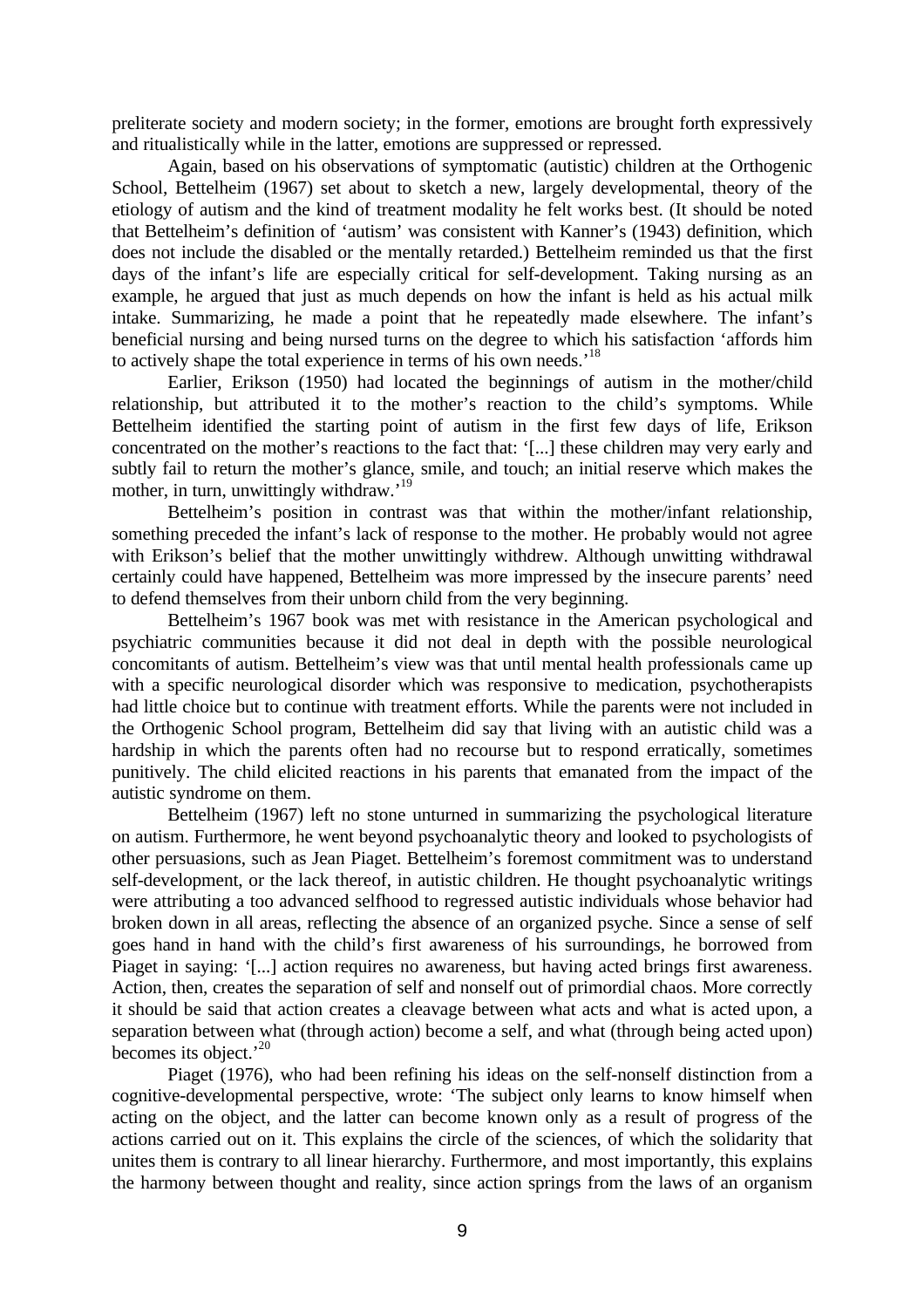that is simultaneously one physical object among many and the source of the acting, then thinking subject.<sup> $21$ </sup> The two traditions of psychoanalysis and cognitive-developmentalism thus combined as Bettelheim researched the puzzle of human existence without a sense of self.

Bettelheim (1967) tracked the development of three autistic children in the treatment milieu of the Orthogenic School and showed how arduous a task it was to bring autistic children to the point of recognizing themselves as one 'object' among many and as a source of the 'acting, then thinking subject.' Similar to the developing normal infant, Bettelheim wrote, 'Marcia,' a preadolescent autistic girl 'still needed to get to "know" something with her body, by doing something with it, before she could grasp it intellectually.<sup>22</sup>

In the case of Marcia, Bettelheim's repeated point of departure from previous, primarily psychoanalytic, theory was his assumption that in treatment a psychotherapist could retrace developmental steps neither by starting with the child's yearning for a good enough mother nor by assuming that in the child's psychology there was a partial 'introject' and/or a 'bad introject.' ('Introject' is the result of the process of internalization whereby aspects of the outer world and interactions with it are taken into the organism and represented in its internal structure.) Bettelheim observed that it was not Marcia's interest in a mothering person that led to her recognition of the outside world, but rather the development of a rudimentary self prior to the yearning for a good mother. Marcia, a child who had repeatedly suffered enemas in early childhood, first recognized what is 'me' and what is 'not me' by playing with her feces in the bathtub. Bettelheim hypothesized that she then began to wonder if something could and did exist in the outer world, and that this development *preceded an attachment to a mother figure*.

Using Piaget's work as a basis for comparing the development of normal infants with 12-year-old Marcia, Bettelheim (1967) wrote that once the developing process is set in motion, autistic children often gain typical infant achievements much more quickly than the infant normally does. Speaking about the spatial development required by drawing, and quoting from Piaget's (1952) observations on his own children, Bettelheim wrote that in less than six months Marcia's drawings had moved from infant scribbling to drawing circles, to drawing faces, to drawing the complete human figure—while it takes several years for a normal infant to progress this far.

Concluding his account of Marcia, Bettelheim again returned to the psychological construct of 'introject,' showing why it did not apply in Marcia's case until she had been in treatment at the Orthogenic School for five years. An introject, Bettelheim stated, requires an act of volition. By regulating Marcia's basic functions since infancy, her mother 'permitted Marcia no action on her own. Hence the bad mother, the bad object, was not incorporated but simply took possession of Marcia. To do anything at all would have meant adding to the power of the invader, so she did nothing at all.<sup>' 23</sup>

Only after five years of milieu treatment was Marcia brought to the point of building a real self. On Marcia's progress after the age of 16, Bettelheim wrote: 'There was the move toward positive object relations coupled with a mastery of the outer world. But along with it came aggression and symptom formation. When I say symptom formation I do not wish to imply that autistic isolation cannot also be viewed as a symptom. But it is such an allencompassing one that I am reluctant to call it so. The symptoms I refer to [by 'symptom formation'] deal with fairly discrete aspects of mastery and defense, ones [Marcia] developed for dealing with particular problems, not with life as a whole.<sup>24</sup> Still, Marcia was not analyzable in the psychoanalytic sense. She continued to need a holding environment twentyfour hours a day for several more years to help resolve the many childhood problems that arose apace after she had begun to conceptualize herself as a unique person. Wrote Bettelheim: 'This once totally frozen, non-reacting girl was now alive, full of feelings, and the appropriate ones. In Hardy's sense, we had courted her when she had not cared greatly for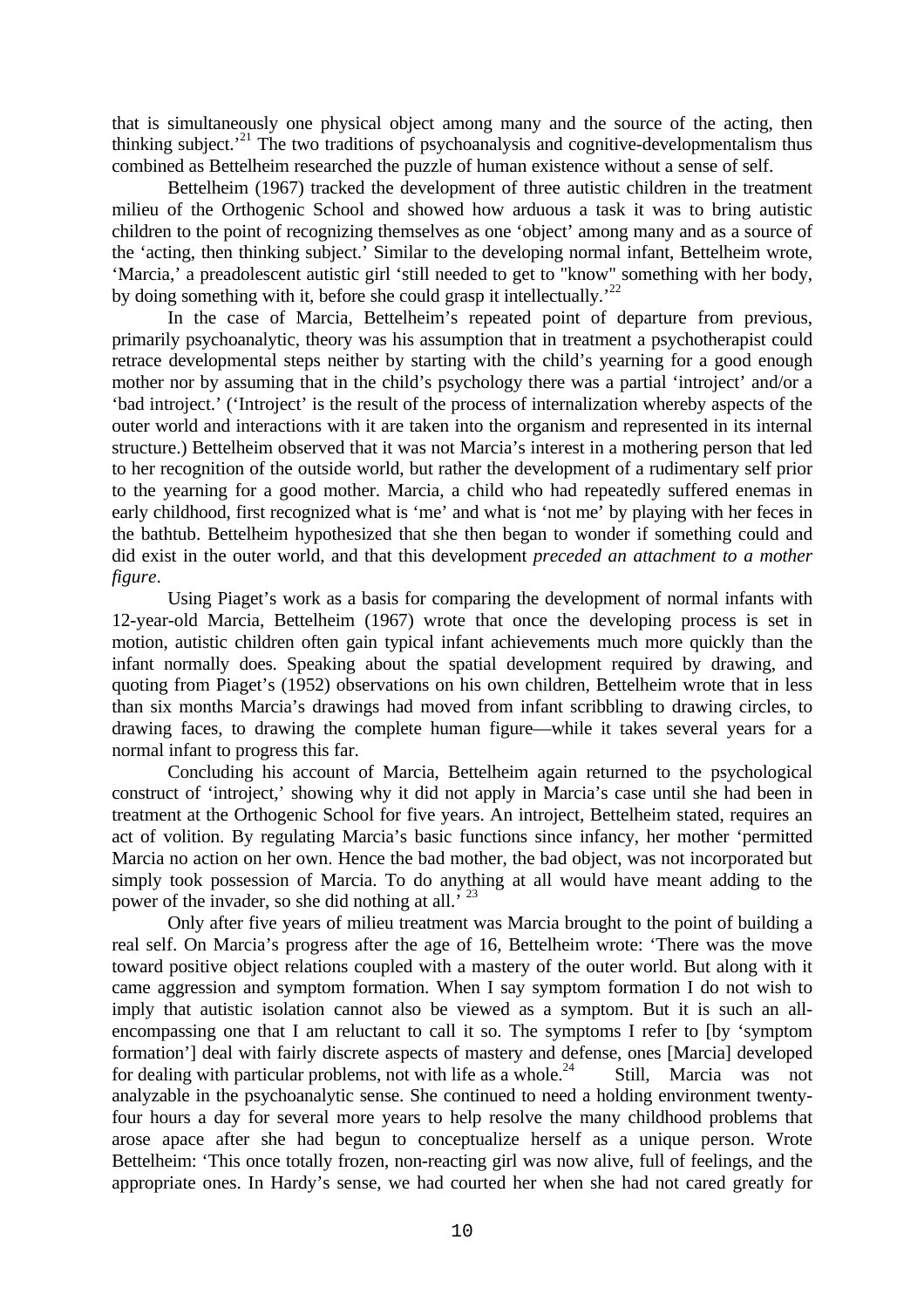life,

[...] till evasions seemed wrong, Till evasions gave in to its song Until living aloofly loomed duller than life among men.<sup>25</sup>

#### **Bettleheim's mentor: Sigmund Freud**

It is said that in old age we return to our origins in an attempt to make sense of our lives. Bettelheim (1983, 1990) did just that through two books, the first of which celebrated his understanding of Freud and which he hoped would set American psychology straight by analyzing the mistranslations of Freud's work from German into English. Bettelheim (1983) seemed to welcome delving into his own Viennese past, remembering his life in Freud's time and immersing himself once again in the cultural surroundings that influenced both himself and his great mentor. The mistranslations of Freud, he felt, led to our misunderstanding of Freud and to errors in psychoanalytic technique. Words influence concepts, Bettelheim noted, so that the mistranslations conspicuously impacted the way psychoanalysts thought about Freud's theory.

But the overriding message in *Freud And Man's Soul* is Bettelheim's reminder that Freud's theory was humanistic, despite his own preoccupation with rendering it scientific. He quoted Freud's statement to Jung, 'Psychoanalysis is in essence a cure through love.<sup>26</sup> Of the tension between a compassionate attitude and a scientific attitude toward man, Bettelheim wrote: 'Freud often spoke [in German] of the soul—of its nature and structure, its development, its attributes, how it reveals itself in all we do and dream. Unfortunately, nobody who reads him in English could guess this, because nearly all his references to the soul, and to matters pertaining to the soul, have been excised in translation.

This fact, combined with the erroneous translation of many of the most important original concepts of psychoanalysis, makes Freud's direct and deeply personal appeals to our common humanity appear to readers of English as abstract, depersonalized, highly theoretical, erudite and mechanized—in short, 'scientific' statements—about the strange and very complex workings of our mind. Instead of instilling a deep feeling for what is most human in all of us, the translations attempt to lure the reader into developing a "scientific" understanding of the unconscious and how it conditions much of our behaviour.<sup>2</sup>

One of the major deficits in our understanding of Freud's theory emerges from our improper use of Freud's conceptualization of the organization of the psyche. The three realms, conscious, preconscious, and unconscious, which are psychological constructs, were meant nonetheless, according to Bettelheim, to appeal to us personally. Moreover, in choosing words to designate the structure of the mind, Bettelheim wrote, Freud used words familiar to every German child. By doing so he hoped that psychoanalysis would be accessible to a broad readership and would appeal to our most deeply felt experiences. Bettelheim noted that the title of Freud's book in German, *Das Ich Und Das Es* (1923)—the 'I' and the 'it'—was translated into Latin equivalents rather than into English words. 'The translations of these personal pronouns into their Latin equivalents—the *ego* and the *id*—rather than their English ones turned them into cold technical terms, which arouse no personal associations. In German, of course, the pronouns are invested with deep emotional significance, for the readers have used them all their lives. Freud's careful and original choice of words facilitated an intuitive understanding of his meaning.<sup>28</sup>

He went on to explain that using the words *ego* and *id* instead of *I* and *it* impedes the psychoanalyst's goal of allying the patient with him in analyzing the patient's conflicts. Psychoanalysis has it that the *ego* of the patient must combine with the psychoanalyst's counsel in order to produce a cure. But, Bettelheim argued, 'it is not the *ego* but the 'I' more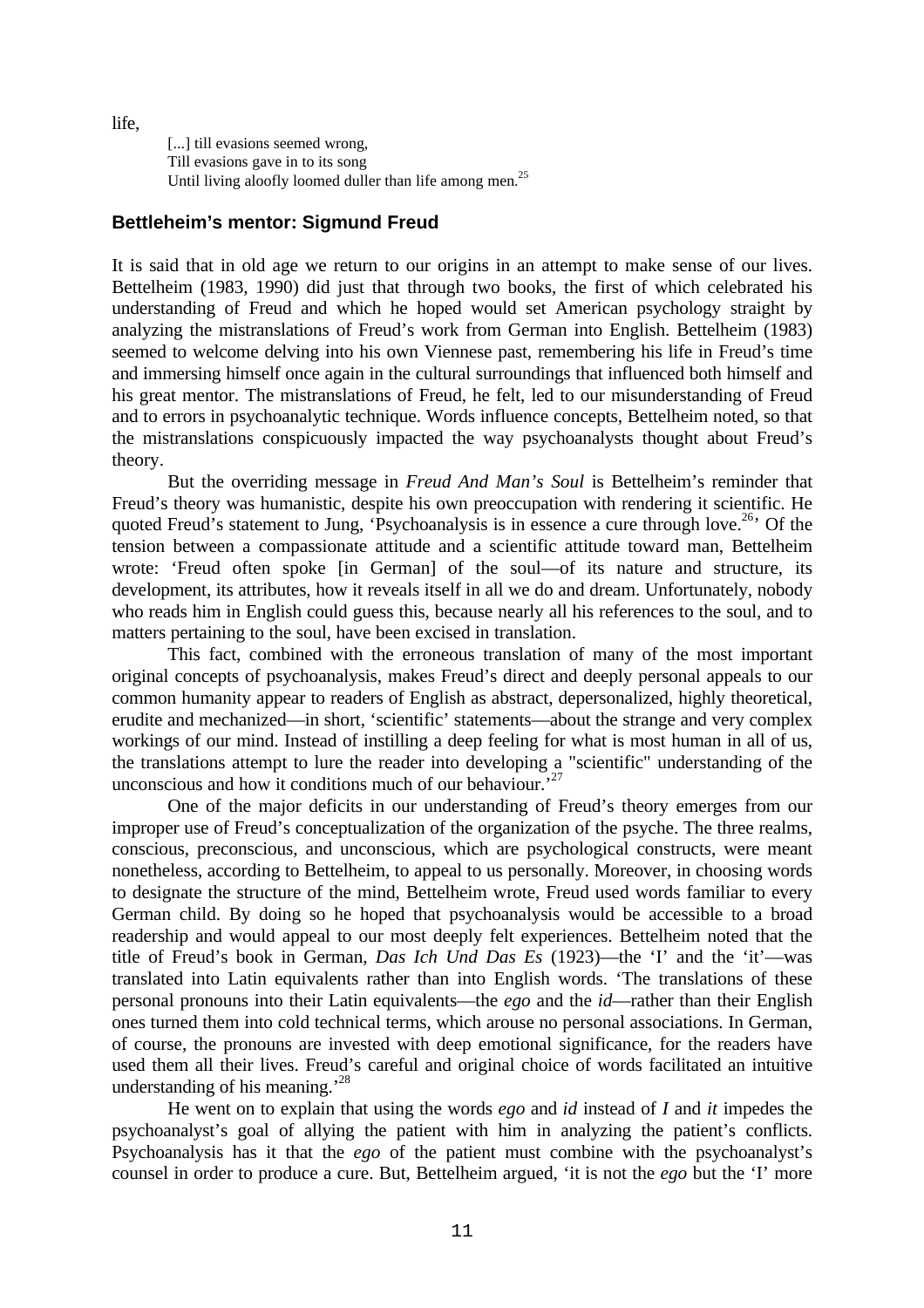than any other term of psychoanalysis, [that] encourages us to make the unconscious become conscious and to think psychoanalytically.'<sup>29</sup>

About a defensive patient, Bettelheim wrote it would be easy for such a patient to say: 'I won't any longer be run by my irrational anxieties.' It seems ludicrous to imagine someone saying, 'My *ego* won't any longer be run by irrational anxieties.' It is equally ludicrous to imagine that the distancing effect of the word *ego* would permit such a patient to ally himself with the analyst in any meaningful way while it is easy to imagine that such a patient would use the terms *ego* and *id* defensively to distance himself from the psychoanalytic process.

The remedy, according to Bettelheim, is to repersonalize psychoanalysis by being continuously aware that the English translations tend to distance us from our patients. Understanding Freud's purpose in naming mental constructs would attune us to his teachings and to our patients as well.

Bettelheim's last work, *Freud's Vienna and Other Essays* (1990), once more returned him to his origins as he wrote autobiographically of his upbringing in Vienna. This work is at once hard to categorize and yet typical of his far-ranging interests and his tendency to write essays—many of which were synthesized in book form. Out of his personal experience he wrote commentaries on the lives of children. He described the appeal that psychoanalysis had for him as a youth, again acknowledging Freud's place in his formative years. He wrote as well on autistic children and the significance of the holocaust for society generally and for children particularly. He retraced his steps in applying psychoanalysis to cultural issues and social problems as he contemplated what he had learned from Freud, his great master.

It is fitting that his last book was largely autobiographical, reflecting the beginnings of his dedication to the psychoanalytic tradition. The chapters on the meaning of the holocaust, in which he compared the experience of brutalized prisoners to the emotional anguish suffered by autistic children, contain nonetheless some hopeful writing on how we, in this modern age, can come to terms with society in more productive ways. While Bruno Bettelheim was ready, often eager, to search man's soul for the darker sides of human nature, he was also committed to showing us ways to overcome our complexes, to reinvigorate society with a humanistic view, and to help us find the many, varied and personal meanings in life.

#### **Notes**

- 1. *Karen Zelan (United States of America).* Psychotherapist and psychologist. Author, with Bruno Bettelheim, of *On Learning to Read*. Author *of The Risks of Knowing: Development Impediments to School Learning*.
- 2. August Aichhorn, *Wayward Youth*, New York, 1965, p. v.
- 3. Bruno Bettelheim, *Love Is Not Enough*, New York, 1950, p. 137-38.
- 4. Ibid., p. 150.
- 5. Ibid, p. 150.
- 6. Bruno Bettelheim, *Dialogues With Mothers*, Glencoe, IL, 1962, p. 1.
- 7. Bruno Bettelheim, *A Good Enough Parent*, New York, 1987, p. 111.
- 8. Ibid., p. 166.
- 9. Ibid., p. 167.
- 10. Bruno Bettelheim, *The Uses Of Enchantment*, New York, 1976, p. 5.
- 11. Bruno Bettelheim, *The Informed Heart*, New York, 1960, p. vii-viii.
- 12. Ibid., p. viii.
- 13. Bruno Bettelheim and Morris Janowitz, *Social Change And Prejudice*, p . 273-74, Glencoe, IL, 1964 .
- 14. Bruno Bettelheim and Karen Zelan, *On Learning To Read*, New York, 1982, pp. 283-84.
- 15. Bruno Bettelheim, *Symbolic Wounds*, Glencoe, IL, 1954, p. 10.
- 16. Ibid.
- 17. Ibid., p. 59.
- 18. Bruno Bettelheim, *The Empty Fortress*, New York, 1967, p. 17.
- 19. Erik Erikson, *Childhood and Society*, New York, 1950, p. 181.